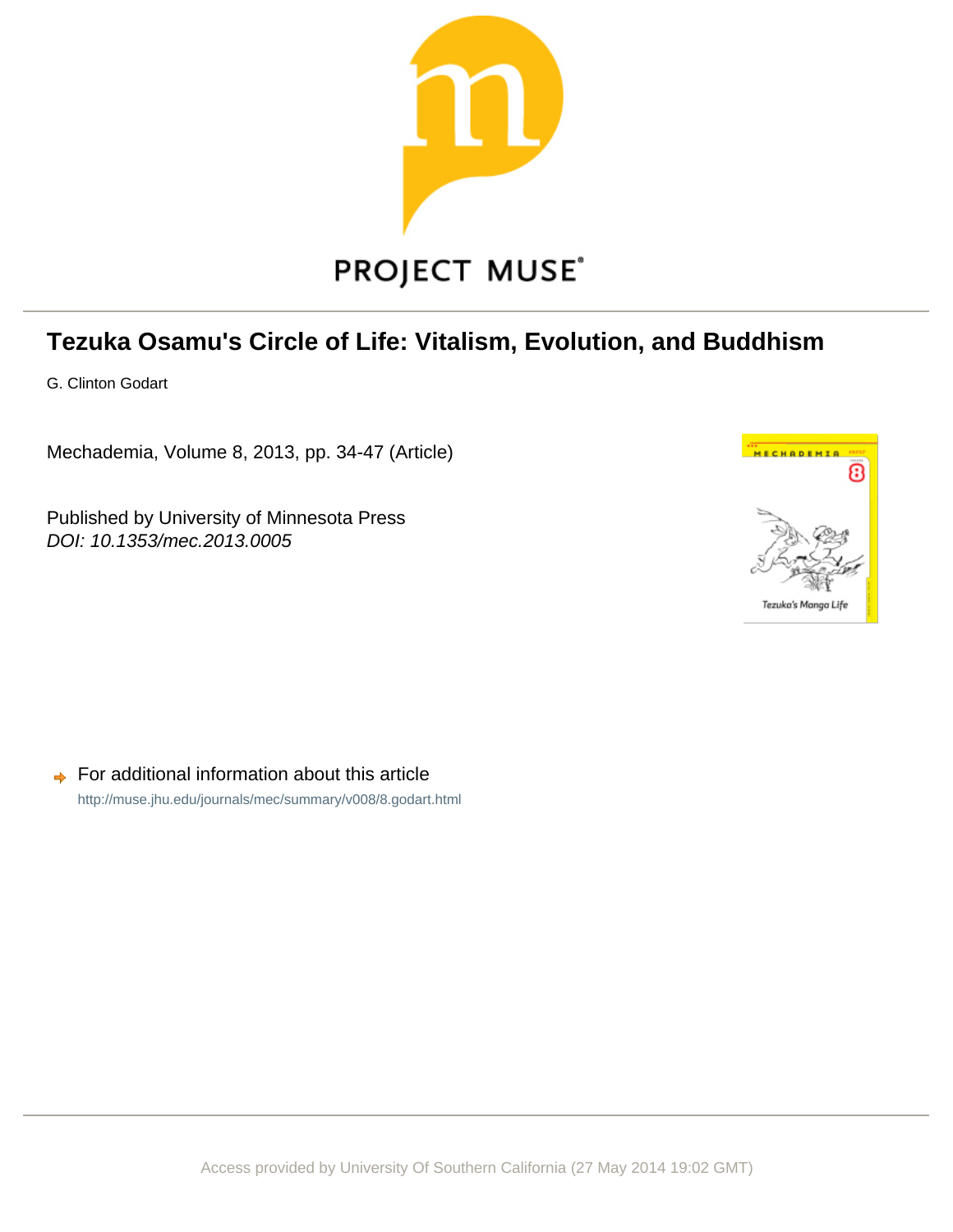*Four Card, Four Fencers of the Forest, Fuku-chan in 21st Century, Fusuke, Futureman Kaos, Gachaboi's Record of One Generation, Game,*  G. CLINTON GODART

## *The Iron Road, Irregularity Fencer, Isolated Island in City, It is Difficult Though Understands Jet King, Jetter Mars, Jungle Emperor*  Tezuka Osamu's *(aka Kimba the White Lion), The Jungle Kingdom, Jungle Taro, Lay of the Rhine, Lemon Kid, Leo-chan, Lion Books, Little Wansa, Lord Classroom, Manga College, Manga Seminar on Biology, Marvelous Melmo, Melody of Iron, The Merchant of Venice, Message to Adolf, Metamorphose, Meteor Prince, Metropolis, Microid S, Midnight, The Miracle Forest, The Monster of the 38th Parallel, The Moon and*  Circle of Life: Vitalism, *Wolves, The Moony Man, MW, The Mysterious Underground Man, Neo Faust, New Treasure Island, Nextworld, Norman, Number 7, Ode to Kirihito, Old Folk's Home, Paper Fortress, Peace Concert, Peacock Shell, The Phoenix, Pippy-chan, The Plain of Abusegahara, Prime Rose, Princess Knight, Queen Nasubi, Queer Arabian Nights, Rag and the Jewel, Rain Boy, Rainbow Fortress, Rainbow Parakeet, Rainbow Prelude,*  Evolution, and Buddhism

*Fancy Free, SF Mix, Shinsengumi, Short Arabesque, Shumari, Song of the White Peacock, Son-goku the Monkey (a.k.a. "Boku no Son Goku | My Monkey King", a.k.a. Saiyuki), Son of Godfather, Soyokaze-san, Spaceship Ringel Rock, The Stories of Three Adolfs, The Strange Boy,*  On October 31, 1988, Tezuka gave a speech at his old school in Osaka for an audience of 1400 students. At this point, Tezuka had already been diagnosed<br>
audience of 1400 students. At this point, Tezuka had already been diagnosed *Akikazu Inoue, The Three-eyed One, Thunder Mask, Tiger Books, Tonkara Valley Story, Triton of the Sea, Tuberculoses, Twenty First*  with cancer, of which he would die less than two months later. On stage, he *CRIPHE* drew on a large sheet of paper several characters that appear in his manga and drew on a large sheet of paper several characters that appear in his manga and explained his ideas about them. About the Phoenix, the symbolic character of Rock, and Rock, and Rock, and Rock, and Rock, and Rock, and Rock, and Rock, and Rock, and Rock, and Rock, and Rock, and Rock, and Rock, and Rock,  $75$ , AK the manga with that title, he said that it symbolized life (seimei) itself, and he *G WIT* believed "it is something cosmical." In the manga, on several occasions, the  $\epsilon$  *WIT Barbara, Benkei, Big X, Biiko-chan, Birdman Anthology, Black Jack, Bomba!, Boy Detective Zumbera, Brave Dan, Buddha, Burunga I, Captain*  Phoenix is flying in space and at times seems to be one with the cosmos itself. *Atom, Captain Ken, Captain Ozma, Chief Detective Kenichi, Cave-in, Crime and Punishment, The Curtain is Still Blue Tonight, DAmons, The*  Tezuka continued: "This character, Phoenix, possesses eternal life. And this *DIARY* life, this cosmos, pervades everything, and everything has this power of life in the March of the Up to Dracula, Plan, Plan, Plan, Plan, Plan, Plan, Plan, Plan, Plan, Plan, Plan, Plan, Plan, Plan, Plan, Plan, Plan,  $\mathcal{B}$   $K/ND$  (*seimeiryoku*): the earth, the sun, all have this life power. Everything is alive."<sup>1</sup> *EOM/* Tezuka's last message to the next generation was to respect life.<br>
Texts of Tutelary God, Fig. 1, Fig. 1, Fig. 2, Fig. 2, Fig. 2, Fig. 2, Fig. 2, Fig. 2, Fig. 2, Fig. 2, Fig. 2,

*Flying Ben, Ford 32 years Type, The Fossil Island, The Fossil Man, The Fossil Man Strikes Back, Fountain of Crane, Four Card, Four*  One welcome development in Japanese studies in recent years has been *Fencers of the Forest, Fuku-chan in 21st Century, Fusuke, Futureman Kaos, Gachaboi's Record of One Generation, Game, Garbage War, Gary*  the recognition that manga and anime have to be taken seriously as important  $\mathcal{L}$  *GH* $\alpha$  sites and media for the production and dissemination of culture. In the rise of *Giletta, Go Out!, God Father's son, Gold City, Gold Scale, Golden Bat, The Golden Trunk, Good bye, Mali, Good bye, Mr. Eiichi Fukui, Goodbye*  manga and anime studies, much emphasis has been placed on Tezuka Osamu *Night, Good Morning Cusco, Goro of Hatchoike, Goto Matabei, Grand Dolls, Green outskirts, Gringo, Gu-chan & Paiko, Gum Gum Punch, Gut-*as the pioneer and "God of Manga." Manga and anime studies, being a young  $\mathcal{H} \in \mathcal{A} \mathcal{D}$  discipline, has initially tended to overemphasize somewhat the pioneering

*The Adventure of Rock, Adventure of Rubi, The Age of Adventure, The Age of Great Floods, Akebono-san, Alabaster, The Amazing 3, Ambassador Magma, Angel Gunfighter, Angel's Hill, Ant and the Giant, Apollo's Song, Apple with Watch Mechanism, Astro Boy, Ayako, Bagi, Boss of the Earth, Barbara, Benkei, Big X, Biiko-chan, Birdman Anthology, Black Jack, Bomba!, Boy Detective Zumbera, Brave Dan, Buddha, Burunga I, Captain Atom, Captain Ken, Captain Ozma, Chief Detective Kenichi, Cave-in, Crime and Punishment, The Curtain is Still Blue Tonight, DAmons, The Detective Rock Home, The Devil Garon, The Devil of the Earth, Diary of Ma-chan, Don Dracula, Dororo, Dotsuitare, Dove, Fly Up to Heaven, Dr. Mars, Dr. Thrill, Duke Goblin, Dust Eight, Elephant's Kindness, Elephant's Sneeze, Essay on Idleness of Animals, The Euphrates Tree, The Fairy of Storms, Faust, The Film Lives On, Fine Romance, Fire of Tutelary God, Fire Valley, Fisher, Flower & Barbarian, Flying Ben, Ford 32 years Type, The Fossil Island, The Fossil Man, The Fossil Man Strikes Back, Fountain of Crane,* 

*Twenty First Century Adventure, Twin Knight (Sequel to Princess Knight), Under the Air, Unico, The Vampires, Volcanic Eruption, The*

*Garbage War, Gary bar pollution record, General Onimaru, Ghost, Ghost in jet base, Ghost Jungle, Ghost story at 1p.m., Gikko-chan and Makko-chan, Giletta, Go Out!, God Father's son, Gold City, Gold Scale, Golden Bat, The Golden Trunk, Good bye, Mali, Good bye, Mr. Eiichi Fukui, Goodbye Night, Good Morning Cusco, Goro of Hatchoike, Goto Matabei, Grand Dolls, Green outskirts, Gringo, Gu-chan & Paiko, Gum Gum Punch, Gut-chan, Hans and Hair of Money, HAPPY NEW YEAR, Hatsuyume Family, Head of cheerleaders of Kanoko, Hello! Chippo-kun, Higeoyaji, Dr. Ochanomizu, HIKARI, Himawari-san, Horror Tales of Yotsuya, Human being in the Moon World, Human Metamorphosis, Hungry Blues, Hurricane Z, Hyoroku and Gonroku, Hyotan Komako, I am a Ninja, I am Sarutobi!, I.L, Ikki Mandara, Infant development* 

*Rally Up, Mankind!, Record of the Glass Castle, Record of Peter Kyultan, The Road to Utopian Lurue, Rock on Volcano Island, Roppu-*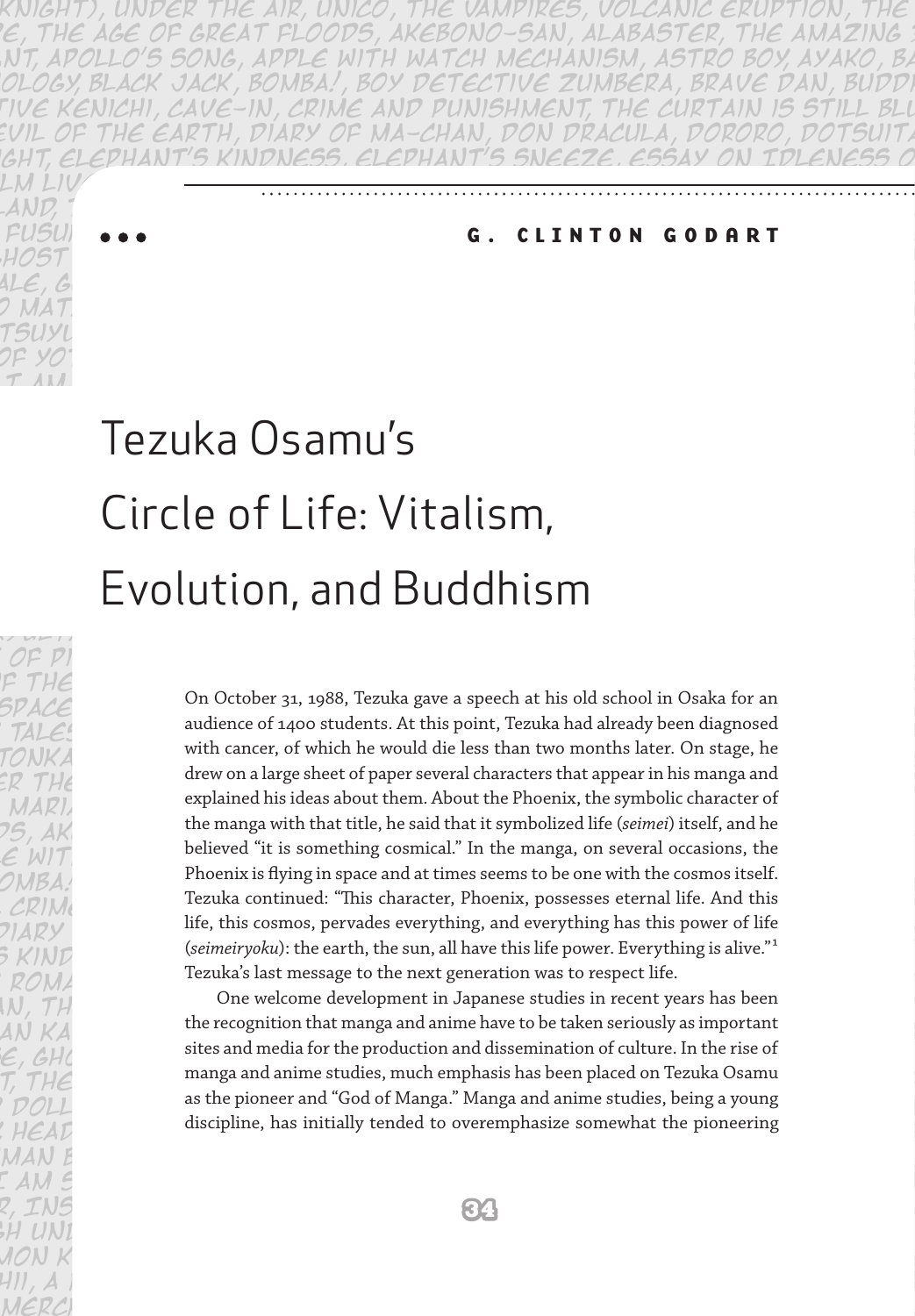role of Tezuka Osamu but has since moved to place his work in a longer and more complex history of the development of manga. It is indeed important not to treat Tezuka Osamu's manga, similar to any creative figure in any genre, as *sui generis*, but what about the interactions between manga and other genres, such as philosophy, religion, and intellectual history? How can we understand Tezuka Osamu as a player in the intellectual history of Japan? Attention to the theme of life in Tezuka's work can provide some answers.

Tezuka himself described life (*seimei,* a term that refers to life as such, distinct from the life of an individual as in his or her "life," expressed in Japanese

Tezuka Osamu's conceptualization of life should be understood within a larger history of Japanese trans-war intellectual history and is a focal point where themes in science, philosophy, and religion converge.

as *jinsei*), as symbolized by the Phoenix, as the central theme of all his work, taking many forms, such as the connections and comparisons between human and animal life, warnings against war, and the depictions of the complexities of medical intervention in life. Hence it is worth looking for the origins and environment of Tezuka's conception of life and its evolution. This inquiry will show that, although Tezuka's ideas were formed by experiences in his own life, his ideas are also to a large degree embedded in a wider intellectual history. Tezuka Osamu's conceptualization of life should be understood within a larger history of Japanese trans-war intellectual history and is a focal point where themes in science, philosophy, and religion converge. In this essay, I will focus in particular on how this conceptualization of life was formed through an interaction among ideas of Buddhism, evolutionary theory, and vitalism. This essay will also confirm that manga and anime are important media in the construction and dissemination of philosophical ideas concerning society, religion, and science, especially in postwar Japan.

In his autobiography, *Boku no manga jinsei* (1997, My manga life), and in several lectures, Tezuka described how experiences in his early life and adolescence led him to find life as the leading theme of his work.<sup>2</sup> Bullied in primary school, Tezuka found solace in reading about biology and collecting insects. He made many studies of animals, especially insects. "Osamu" was his real name, but he changed the way he wrote it in Japanese by adding the character for "insect." According to Tezuka's own story, what first opened his eyes to the theme of life were two dramatic experiences in adolescence. First, Tezuka experienced the devastating B-29 firebombing raids on Osaka, which left a lasting impact on his mind. It might be added that, while the atomic bombs have become the symbols of war trauma in postwar Japan, the firebombing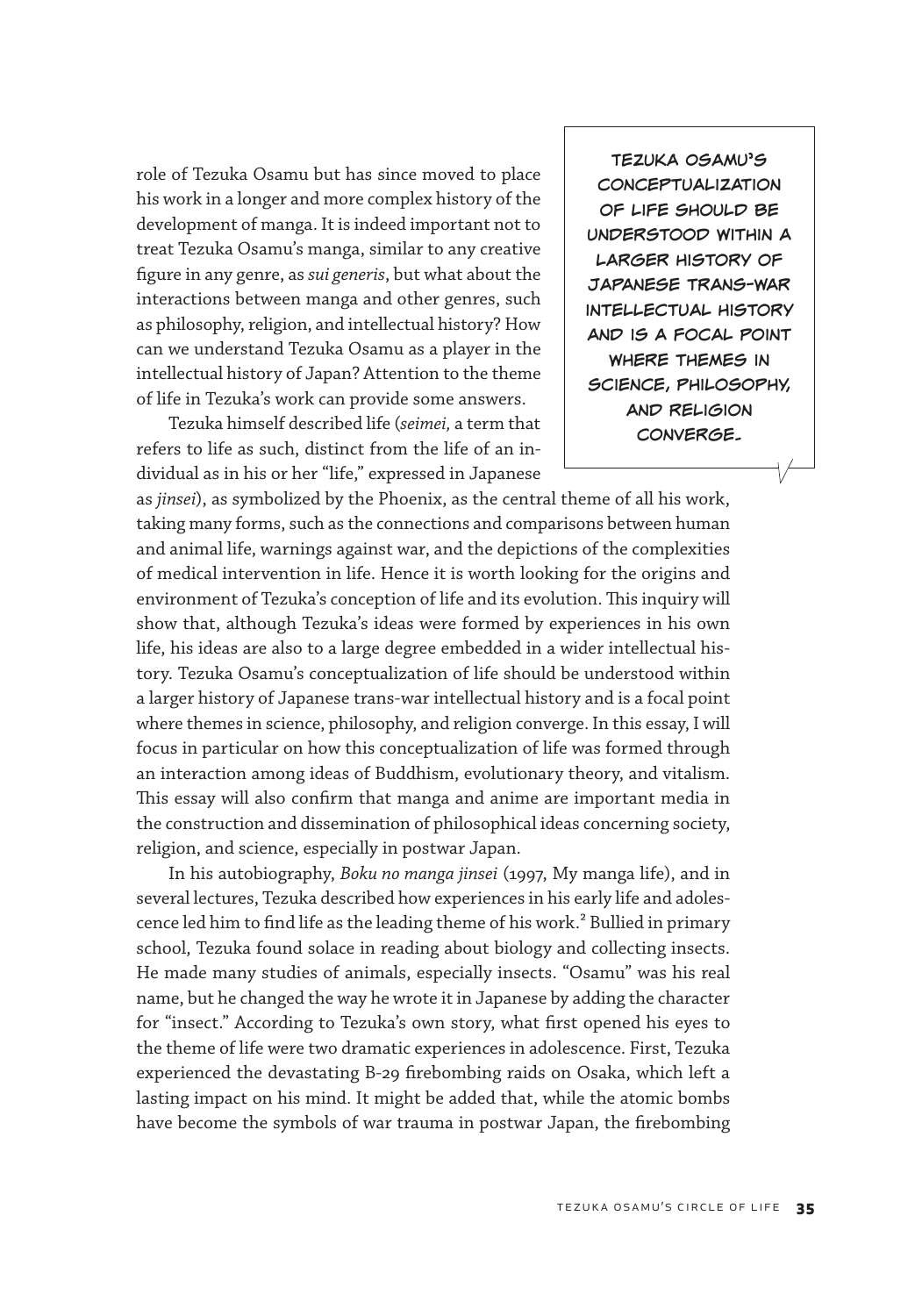was experienced by many more people, and although the atomic bombs are popularly considered the finale in the Asia-Pacific War, Osaka was bombed conventionally even after the nuclear attacks. Tezuka particularly remembered the great firebombing of Osaka in June 1945. When he approached the Yodogawa River, he saw an immense number of burned bodies floating in it: "It was the greatest shock in my life, and writing for forty years did not heal this."3 One message Tezuka wanted to convey in his work was the horror and futility of war, and its potential to destroy life.

The second experience was during his training as a doctor at Osaka University, when he witnessed a patient dying. Tezuka came from a family with a long tradition of physicians, and this heritage and his own experiences found its way into the series *Black Jack* (1973–83, *Burakku Jakku*), which displayed a form of existentialism that comes out masterfully in the life-and-death choices the characters are forced to make. Tezuka's existentialism was amplified and heightened by his physician's knowledge and the profound embodied existence of the human subject. Tezuka remembered the dying patient as suddenly wearing a most beautiful and peaceful expression on his face, "like a Buddha."4 This, he said, led to a larger realization: "There is something like a large lifeforce (*seimeiryoku*), and what resides in the human body is just one small part, one instant of this. Doesn't the soul, or better, the life-body (*seimeitai*) leave the human body and go somewhere? Doesn't it begin a new life? That is really what I thought. I don't know if this is correct. But there, much more than before, I felt directly the mystery of life."5 These two experiences led Tezuka to write manga about this "lifeforce."6

Tezuka's own account of the experiences surrounding the bombing of Osaka and his life as a manga artist give the impression that the discovery of life as a theme in his work was solely an attempt to overcome this trauma and to explore and transmit the lessons from these two experiences. There is no reason to doubt Tezuka's account, but we should remember that his story was also carefully crafted. His description of these two experiences of human suffering and death, and his realization of a connection with and reincarnation to a larger existence bear more than a passing resemblance to Gautama Buddha's experience of suffering and later awakening. Tezuka later wrote a manga series on the life of the Buddha, which, similar to his own experience, depicts the Buddha as gaining an insight into the transmigration to—and from—a core of life at the center of reality. Tezuka's two experiences also express neatly his ideas about the nature of science and technology: the B-29 shows technology's potential to destroy life, and the hospital shows its ultimate impotence and inability to save us from death. Tezuka believed that technological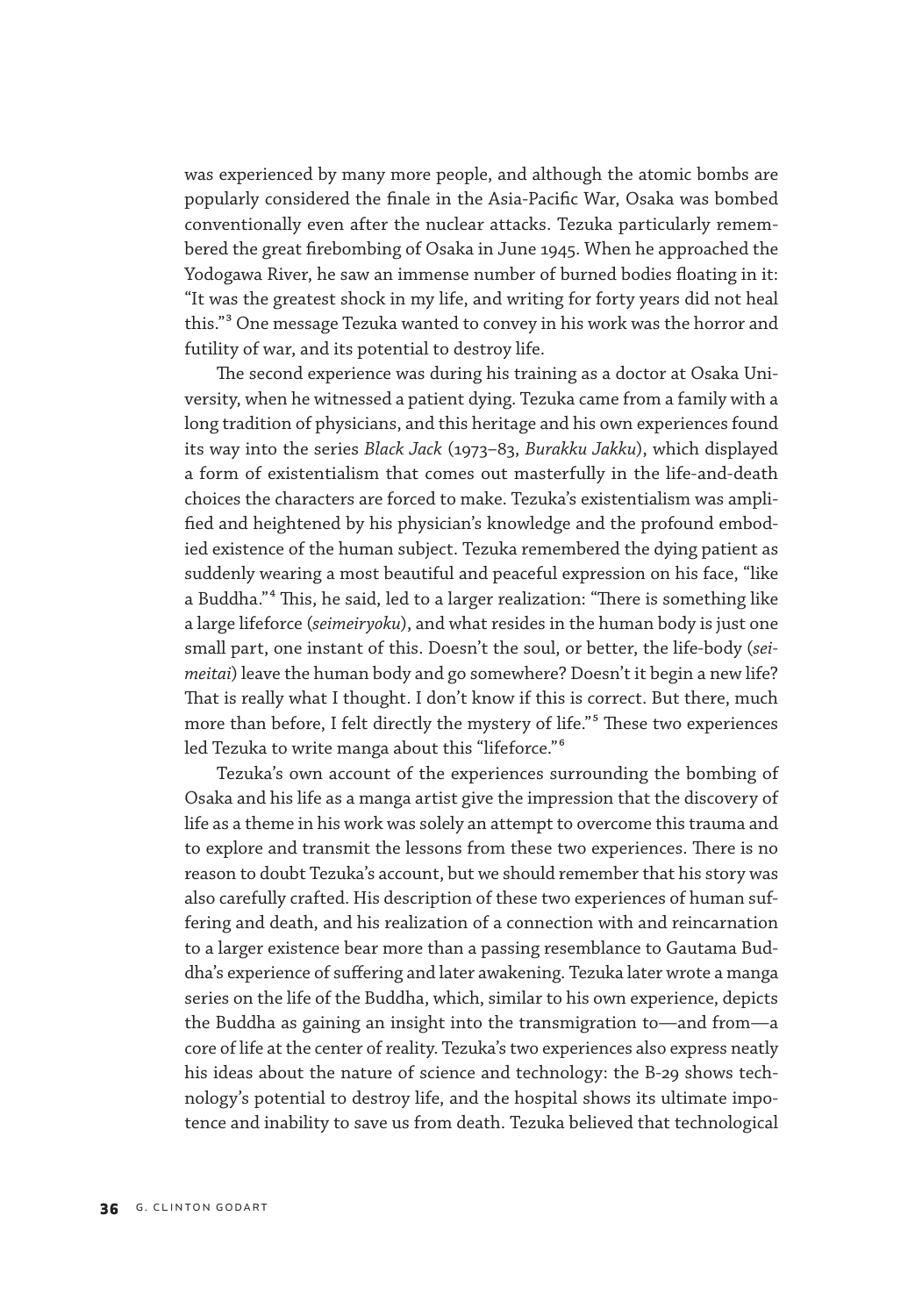progress could not alter the fact that we humans do not transcend our animal and mortal nature, hence his work is pervaded with skepticism toward "civilization" (*bunmei*).7 While not diminishing the impact of Tezuka's two life-changing events, his discovery of "life" was probably not only a product of pure experience. The religio-philosophical contents, and the language Tezuka used to express his ideas, were not only a direct product of trauma but can also be understood as part of a larger history of twentieth-century Japanese thinking about biology, life, and religion.

Let us look at these themes in more detail, starting with one of Tezuka's earlier works, *Metropolis* (1949, *Metoroporisu*). This story of creation of an artificial lifeform and consequences of that experiment clearly shows Tezuka's skepticism of progress through technological change. The warnings about science and technology in *Metropolis,* which have since become common tropes, perhaps show Tezuka's prescience, especially in his explorations of the possibly fluid boundaries between humans and robots. The story opens with an account of evolution by Dr. Bell, who maintains that, throughout evolution, certain species developed features that allowed them dominance but also caused their demise: the mammoth "became too advanced, and in actuality, as a result, they too, died out." Dr. Bell thinks that humans might follow the same pattern:

Tens of thousands of years passed . . . in their place, animals, today called humans, began to conquer the land. Humans had one weapon—brain power of which nothing was more advanced. And so, finally, human civilization reached its summit. However, might the day not come when humans also become too advanced and, as a result of their science, wipe themselves out?<sup>8</sup>

The message is repeated at the end of the story. The idea that, through technology, humanity has dug its own grave has of course been explored many times, but looking at it in the context of Japanese approaches to evolution, we can see that Tezuka's critical view of technological progress was probably not only a direct product of his experience of war. Unknown to the casual and English-speaking reader, Tezuka's theory has special relevance in Japan, as it is almost identical to the ideas of human evolution put forth by the biologist Oka Asajirō.

From the first publication of his *Shinkaron kōwa* (Lectures on evolutionary theory) in 1904, Oka Asajirō (1866–1944) was the bestselling biologist in prewar Japan, and he inspired a variety of thinkers, such as the anarchist Ōsugi Sakae (1885–1923), philosophers such as Miki Kiyoshi (1897–1945)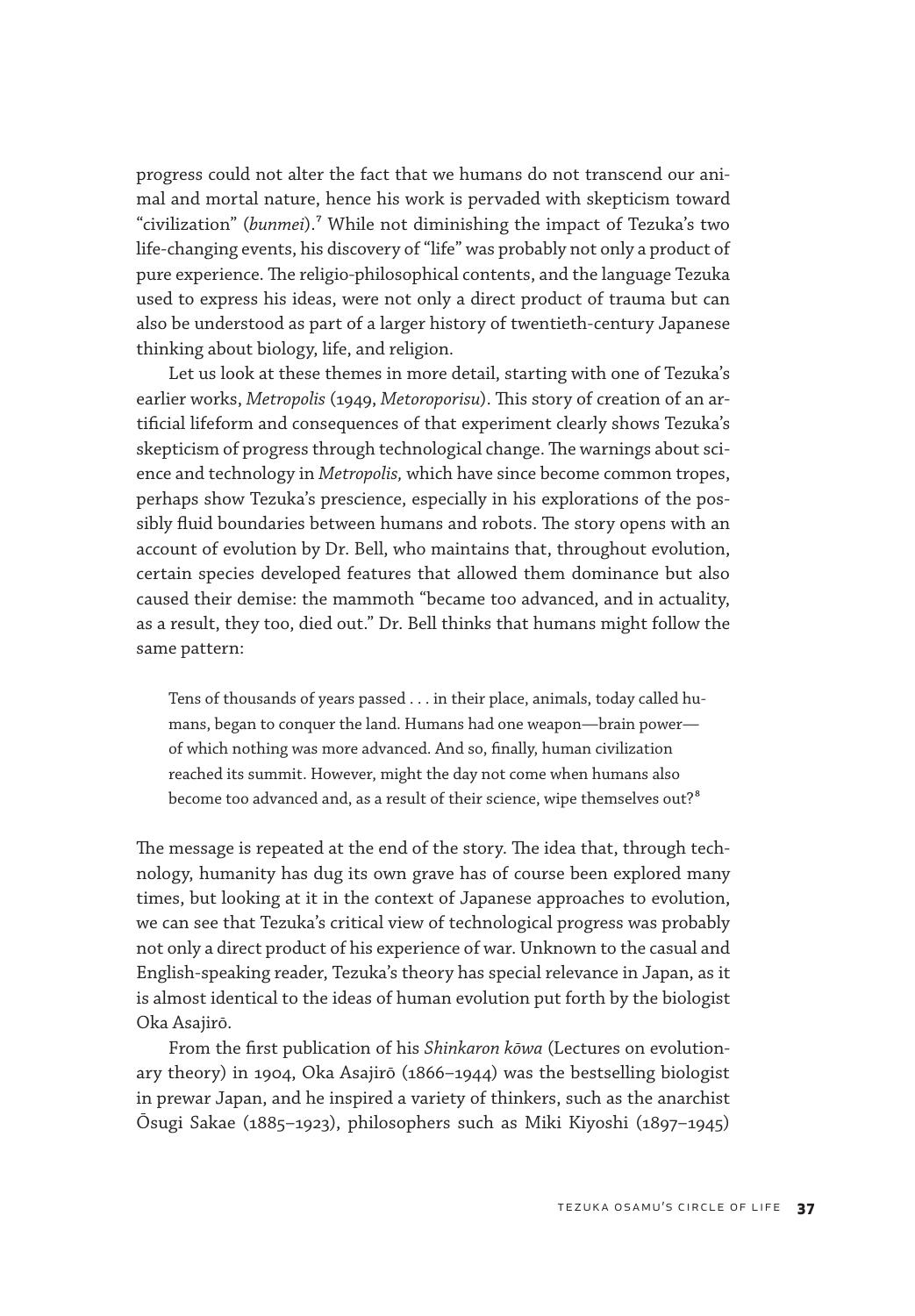and Tsurumi Shunsuke (b. 1922), and given the similarities with his own work, it is unlikely that Tezuka had never heard of him.<sup>9</sup> Oka, like Dr. Bell in *Metropolis*—basing himself more on the theory of orthogenesis than on natural selection—argued that every dominant lifeform developed features that, while initially beneficial, eventually overdevelop and become the very cause of its extinction. Oka predicted that, in the case of humans, it was bipedalism (the free use of hands) and intelligence that allowed for the eventual development of technology and civilization that allowed us to possess this paradoxical evolutionary power. Oka also warned of Nature possibly taking "revenge" against humans for the changes inflicted on her.

In this way, Oka Asajirō used evolutionary theory as a counterpoint to the Meiji ideology of "progress and enlightenment" (*bunmei kaika*). Despite the more familiar association of evolutionary theory with the ideology of modernization, expressed in the very translation of the term "evolution" into, literally, "progressive change" (*shinka*), the idea that biological and social evolution leads to inevitable retrogression and decline was widespread among intellectual circles in Japan since the late Meiji period. This was often inspired by Buddhist ideas of evanescence and decline but also by scientific theories such as that of cosmic evolution as developing from and returning to the nebular (based on the Kant-Laplace hypothesis). Many Japanese intellectuals argued that evolution was not really "progressive change," since it was always accompanied, or inevitably followed, by "retrogression" or "devolution" (*taika*). Buddhist thinkers and philosophers, who were inspired by the ancient theory of Buddhist decline (*mappō*) and who questioned the idea of continuing "progressive change," emphasized inevitable retrogression.

These religious and philosophical receptions of evolution resonate strongly in Tezuka's works. Nowhere does this come to the fore more clearly than in *Phoenix* (*Hi no tori*), his magnum opus on which he worked intermittently from 1954 to 1989 but unfortunately never finished.<sup>10</sup> As already mentioned, the central figure of the Phoenix was the symbol of the cosmic lifeforce itself and expressed Tezuka's most deeply held and ambitious philosophical beliefs.

Let us have a closer look at *Phoenix.* The series has a complex configuration of time, with the first volume beginning at the dawn of history, the second taking place in a far distant future, then alternating between past and future, drawing ever closer to the present. Different characters come and go and are connected through rebirth. The character who keeps the entire manga together is the Phoenix—truly a powerful symbol. Of the Phoenix it is said that if one drinks its blood, one attains eternal life. The tragedy of the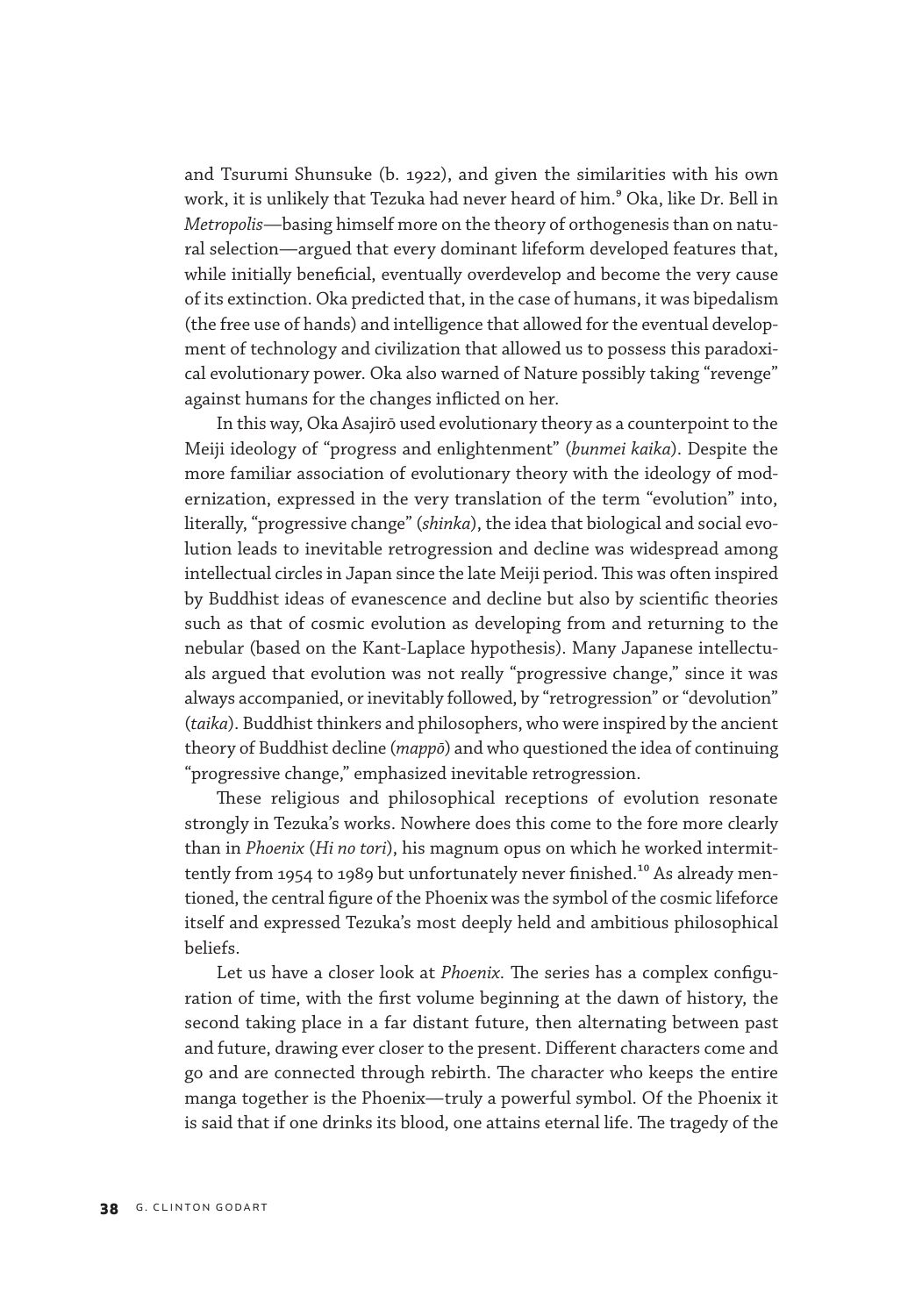stories is the lengths to which various characters go in their vain attempts to attain this eternal life, destroying others and themselves in the process, only to be reborn again. Tezuka shows how technology impacts human lives (as in *Metropolis* the theme of self-destruction appears again, this time in the form of an ultimate nuclear war), while the Phoenix and the basic facts of human life and strife remain unchanged. The Phoenix stands for life itself, which is one and eternal and united with the cosmos. Humans partake in this life, through transmigration in eternity but are all too often unaware of it, vainly and paradoxically seeking eternal life by attempting to kill the Phoenix. The fundamental and universal fear of death, the vain attempts to overcome death (such as through medicine and technology), all the while partaking in a larger eternal cosmic life, is in fact, Tezuka Osamu tells us, the human condition.

*Phoenix* explores the same theme as announced in the beginning of *Metropolis,* but on a much larger scale. Evolution plays a prominent role in the series, especially in the beginning. The first cycle of the *Phoenix* consists of two interlocking stories, one at the beginning of Japanese history, the second in the thirty-fifth century—the end of the human race. The few remaining humans live in underground cities. The main character, Masato, flees with his love, Tamami, a "nupi," a kind of malleable organism that has taken the appearance of a human girl, to the earth's surface, which is now covered in the snow of a nuclear winter. They flee to the dome of Dr. Saruta, a scientist who is attempting a last-ditch effort to recreate the species on earth but cannot find the secret of life. Earlier, the Phoenix has appeared to Dr. Saruta to explain that the "earth is sick," and has to be healed. The earth, sun, stars, and planets, the entire universe, the Phoenix explains, is alive. It is a "cosmozone" (written with the compound "universe" and "life" [*uchū seimei*], accompanied by the furigana "*kosumozōn*"). The Phoenix explains that Saruta's scientific efforts are in vain, that the disease the cosmos is suffering from is humanity's civilization, and announces that a person will come to save the earth. A nuclear war erupts between the remaining metropolises, and all life, save for Masato, Saruta, one enemy of Masato, and Tamami, is wiped out. To simplify the story somewhat, everyone dies, except Masato. The Phoenix appears to him to show the true nature of the universe and tells him that he is assigned the task of the revitalization of the earth.

In a crucial passage that displays Tezuka's speculative vision of the "cosmozone," the Phoenix shows Masato the smallest elementary particle of the universe, which itself is structured like a solar system, and shows how at its nucleus is a living being. Going further into the cells of the organism, they again consist of particles. Then the Phoenix shows Masato the universe as a whole: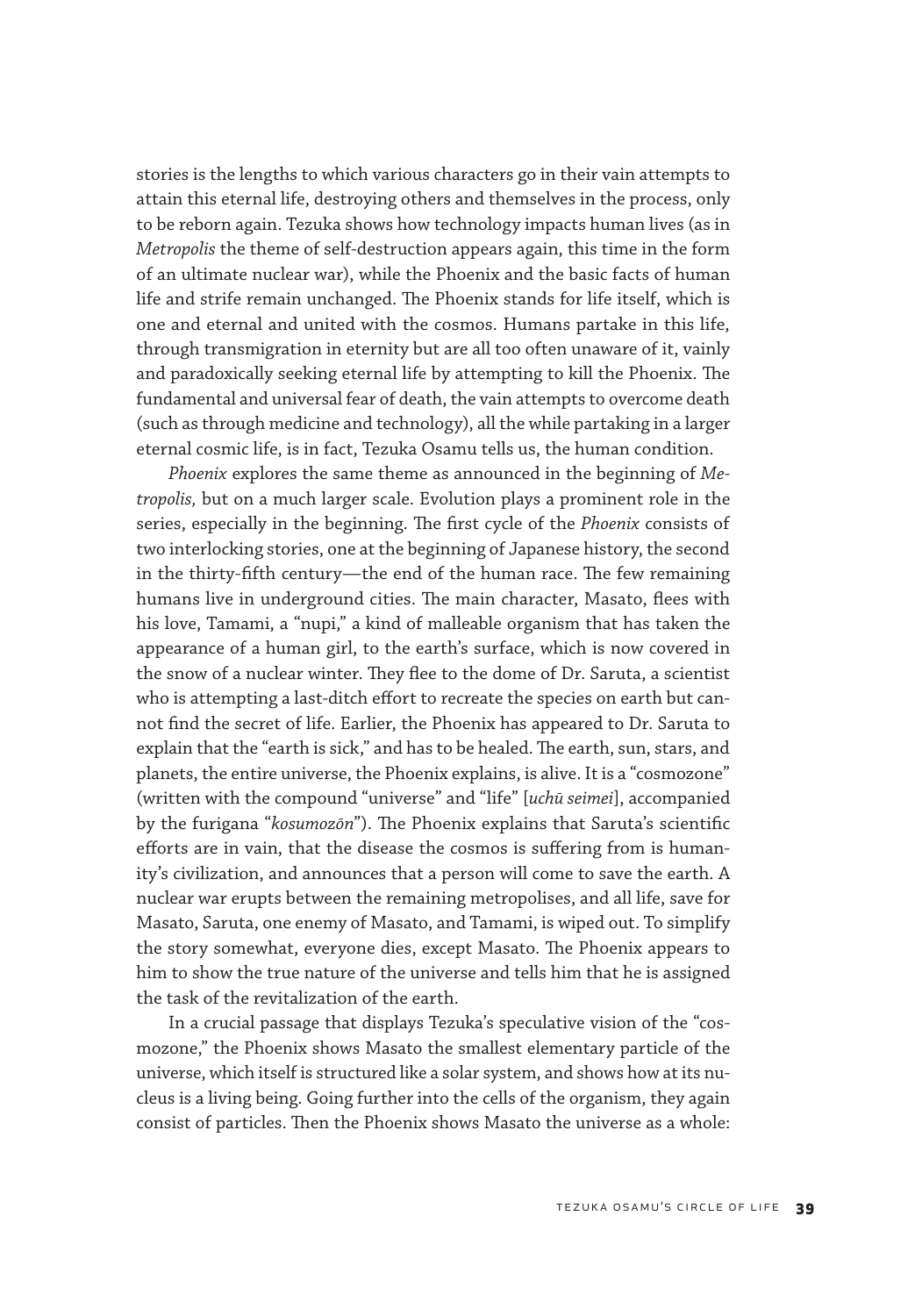That the phoenix shows a biological organism at the center of the material particles out of which the universe is built is a clear statement against physicalist reductionism.

"Beyond the dimensions, the universe is not more than a particle. Universes assemble and form something similar to a cell. These cells assemble and form a 'living being.'" From the smallest to the largest, the universe is a living being, the "cosmozone."11 The "disease" of the cosmos, the Phoenix explains, is the human race: "Having let the

human race be born and evolve, this evolution has taken a mistaken course." Humanity has to go extinct and evolve once again. Masato realizes he has an immortal body and comes to understand it is his task to wait for and watch over the recurrence of the evolution of life on earth and the rebirth of humanity. Masato becomes "a 'being' who only watches over life that is slowly evolving;" his body disappears and he becomes a "supra-living body (*chō seimeitai*), transcending space and time."12 As life evolves again, Masato is venerated and treated by the new species as "Creator" and "God," expressing Tezuka's critical view of organized religion. Eventually, the Phoenix appears again, and explains to Masato that he has become "the living universe, the cosmic life / cosmozone."13 The Phoenix invites Masato to enter its body, which he does, and inside finds his old love Tamami and merges with her. The story then returns to the beginning, when a human attempts to kill the Phoenix. The Phoenix laments that every time humanity evolves, it evolves wrongly, always "further developing civilization (*bunmei*), eventually strangling himself with his own hands."<sup>14</sup> The cycle ends with the Phoenix expressing hope that perhaps this time when man evolves "he realizes his mistake and uses life correctly."15

In this story, we can discern several interlocking characteristics of Tezuka's concept of life in *Phoenix.* First, life is cosmic. That the phoenix shows a biological organism at the center of the material particles out of which the universe is built is a clear statement against physicalist reductionism. In other words, the universe itself is alive; life is not a by-product of a material and otherwise dead world of physics, consisting of lifeless material particles. Life is at the core of its being. Second, the universe is a *cosmos*: alive, and structured *organically,* not *mechanically.* Tezuka's universe is not a nineteenthcentury machine but a living being. Further, the smallest particle is identical to the whole itself. Third, life evolves but does so in a circular way; after its destruction, life evolves again. Fourth, individual human lives partake in this larger cosmic life and after death transmigrate.

How can we understand this conception of life historically, especially in the intellectual history of Japan? Primarily, much of this narrative echoes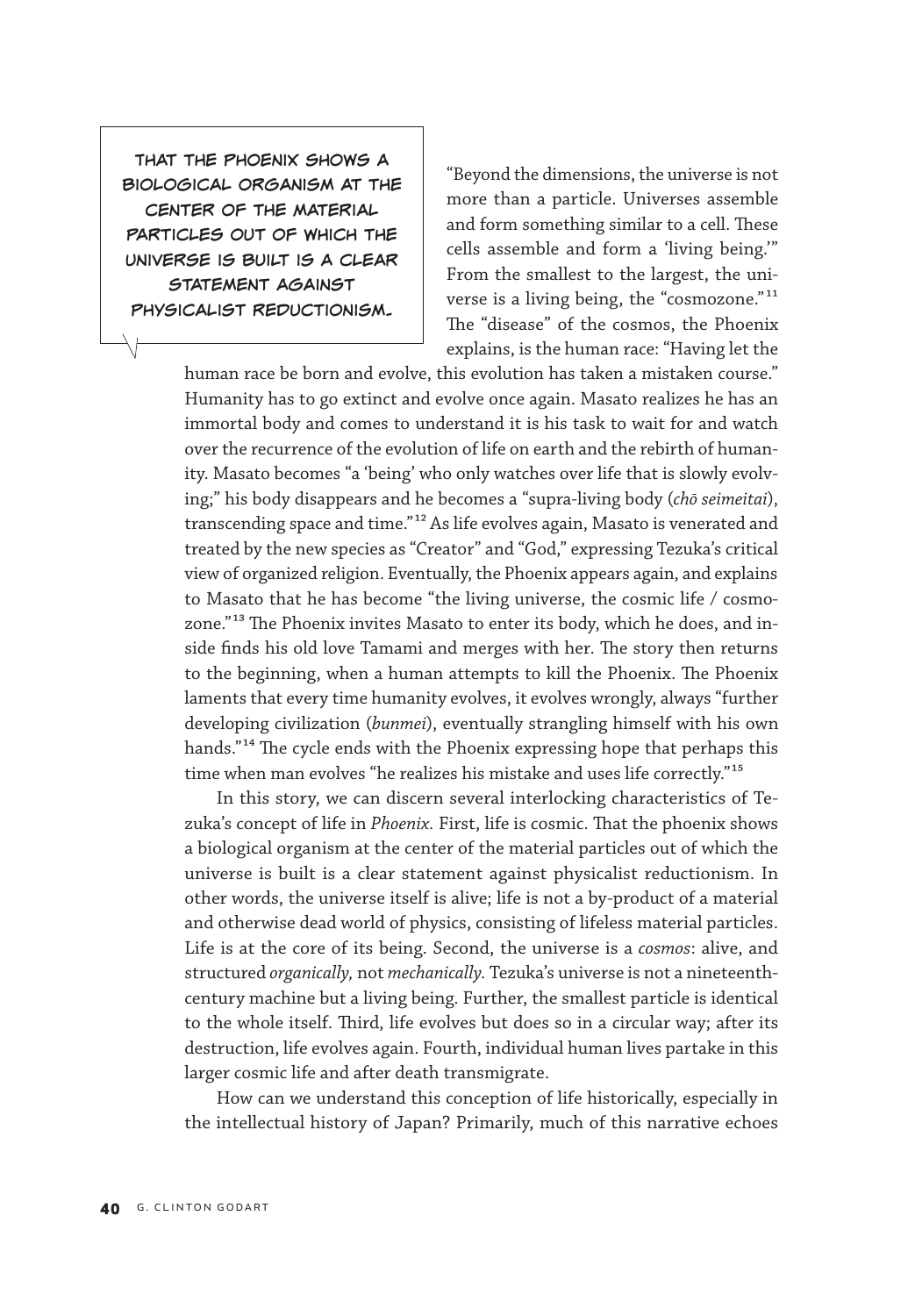

FIGURE 1. "The Phoenix shows Masato the life at the core of the particles of physical nature." Tezuka Osamu, *Hi no Tori* (Phoenix), vols. 201–12, 362−65 of *Tezuka Osamu manga zenshū* (Complete manga works of Tezuka Osamu) (Tokyo: Kōdansha, 1987), 146–47. Used by permission of Tezuka Productions Co., Ltd. All rights reserved.

Buddhist cosmology, especially the idea that the smallest particle reveals or contains the whole (which can be found in the *Avatamsaka* or *Kegon sutra*), and transmigration theory. Tezuka Osamu, although critical of organized religion, was inspired by Buddhism, as can be seen in the *Buddha* series. In this work, Tezuka presents a more detailed vision of transmigration. The Buddha attains an insight into the nature of life as he follows the soul of a dying princess into the center of a cosmic life core, to which souls return and also from which souls are born again. However, Tezuka is not rehashing ancient Buddhist ideas. In conceptualizing his ideas, his choice of words is thoroughly modern and probably rooted in a larger history of Buddhist receptions of science and evolution in Japan.

In the Meiji period and afterward, Japan imported modern scientific thought on a large scale. There was no great "clash" between religion and evolution. However, while very few Japanese had problems with a view of nature as evolving, the idea of evolution raised the specter that life, mind, and morality had ultimately all emerged through a random process from material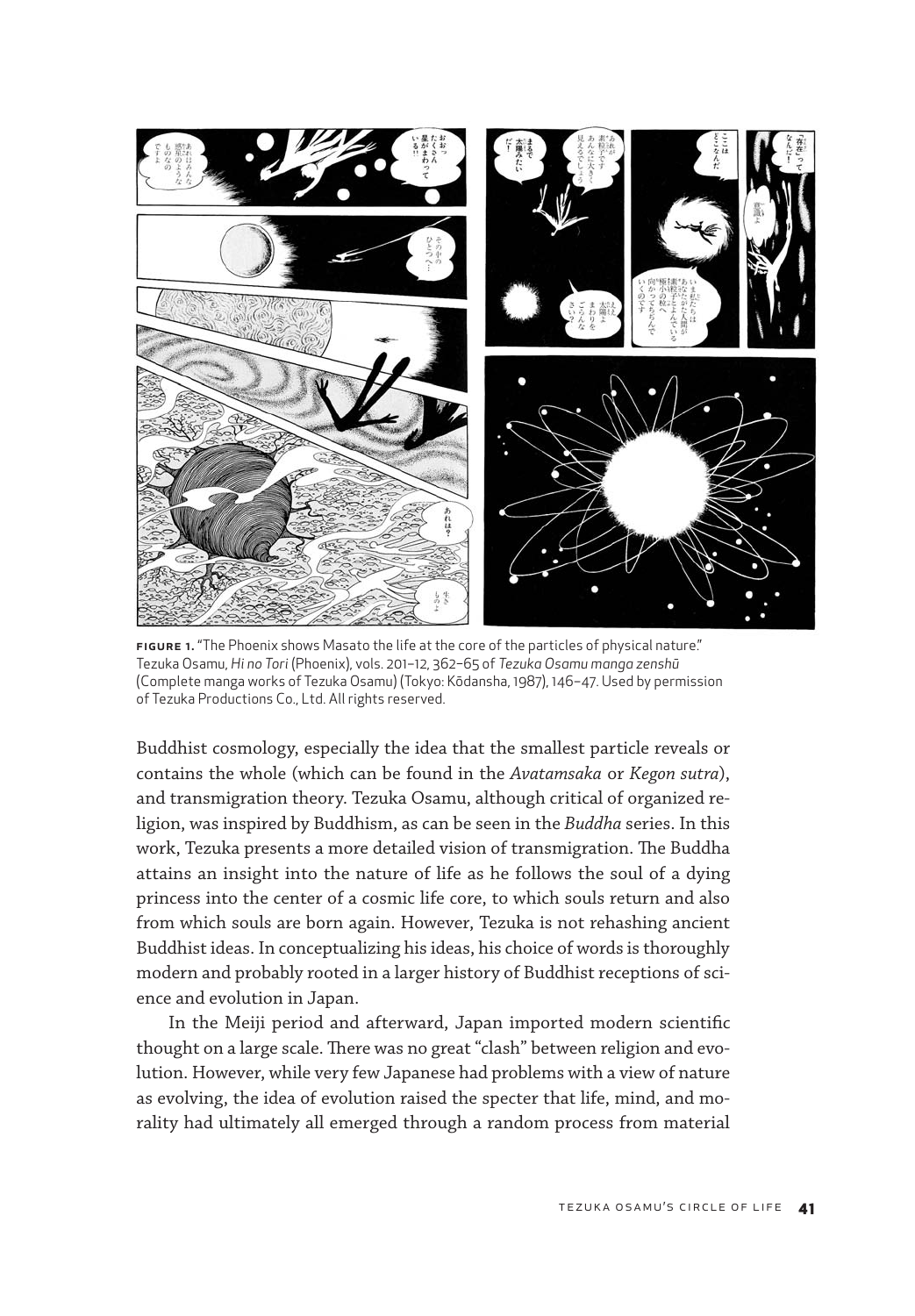building blocks and were therefore lifeless and perhaps meaningless. This went contrary to fundamental ideas of the nature of reality and life. The idea that nature consists of nothing more than physical building blocks and that evolution is a mindless, random process proved distinctly unpopular among many philosophical and religious circles in Japan. Among many intellectuals and religious figures, especially since the turn of the century, there was a marked opposition to the physicalist reductionism that seemed to be associated with evolutionary theory. This resistance to materialist metaphysics was due to the continuing influence in the modern period of the Buddhist idea that all of reality, sentient and nonsentient, possesses (or partakes in) the Buddha-nature (*hongaku shisō*), and of the Shinto idea of nature as being inhabited by manifold *kami.*

Hence, starting in the mid-Meiji period, Japanese intellectuals searched for ways to accommodate evolutionary theory within a nonmaterialist conception of nature. This was done through a revival of German Romanticism and idealism, as well as the revitalization of Buddhist theory. For example, one of the most important Buddhist thinkers who challenged the problem of evolution from a Buddhist perspective was Inoue Enryō (1858–1919). While Enryō fully accepted the theory of evolution and was keen to prove that Buddhism was compatible with it, he fought hard against the interpretation that accepting evolution meant embracing a materialist worldview. Enryō (and many of his contemporaries) favored a form of monism, coopted partly from German Romanticism, which held that mind could not be reduced to matter, and that mind and matter were like two sides of the same coin. In his 1897 *Against Materialism* (*Ha yuibutsuron*), Enryō proposed a view of evolution as emerging from a core of pure life-energy.

Tezuka Osamu's vision of evolution in a vitalist worldview, as put forward in *Phoenix* and *Buddha,* in which humans partake through transmigration, is remarkably close to Enryō's notion, especially as put forward in his *Reikon fumetsuron* (1899, On the indestructibility of the soul), a sister volume to *Against Materialism.*16 In this work, Enryō described a universe that, at its core, is a life-energy source from which human souls emerge and return after death: "If you know that the cosmos is a living thing and a spirited body (*katsubutsu reitai*), and that it is endowed with the highest and greatest spirit, then one should not doubt that the spirit we have is completely one part or one particle of it."17 And: "Looking at it from this perspective, there is no doubt that our death is the return home, return to the base, of a small spirit from the great spirit of the universe from which it has split off, the same as returning to one's hometown, not an extinction, but becoming the large and larger spirit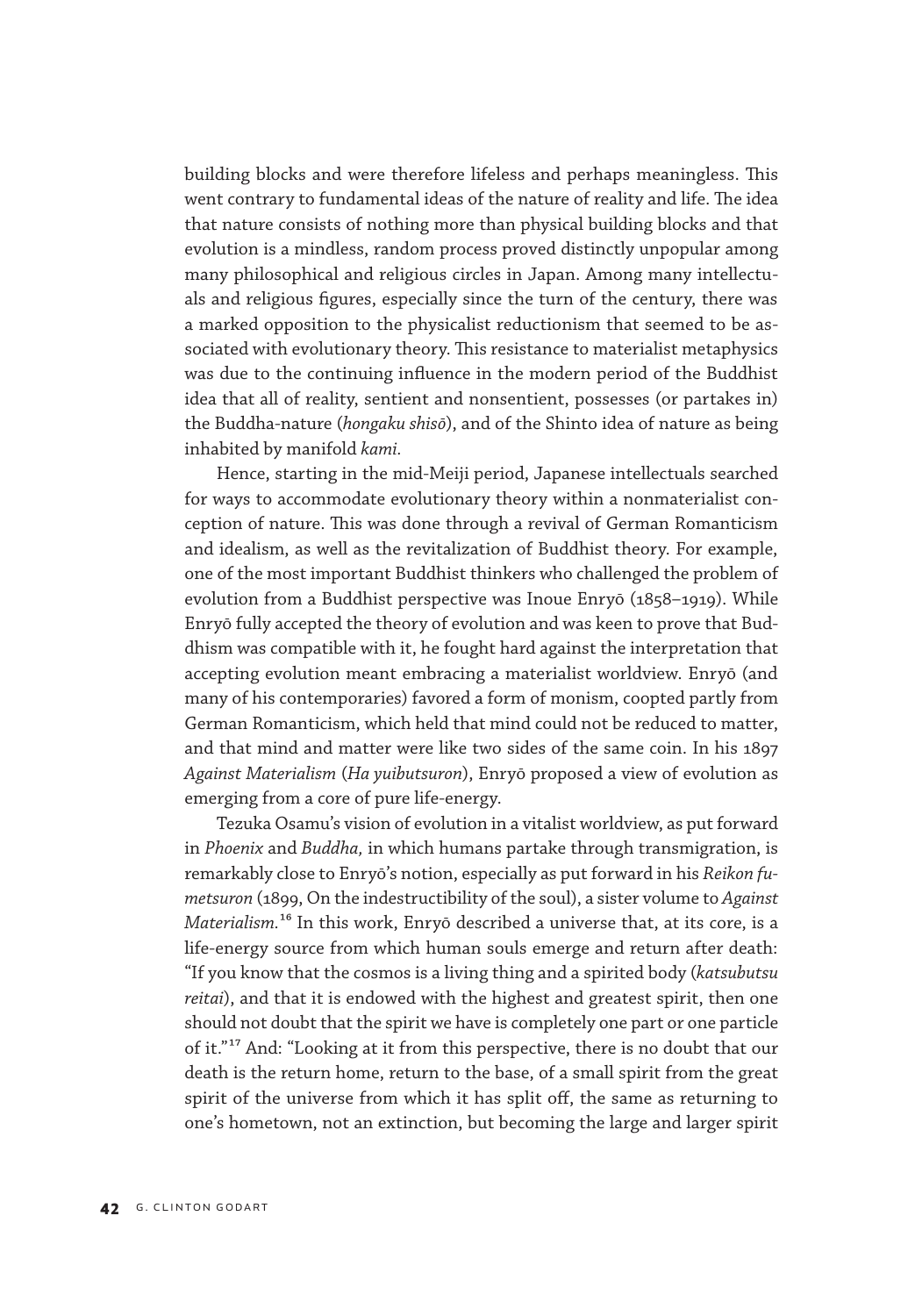and continuing activity. Hence the spirit does not die."<sup>18</sup> Enryō explicitly uses evolutionary theory as proof that the world is "alive" and links evolution to transmigration.

Second, while Enryō was thoroughly a modernist, he and others after him questioned the idea of evolution as "progressive change" (*shinka*), arguing evolution encompassed both progression (*shinka*) and retrogression (*taika*). Inoue Enryō, just like Tezuka Osamu later, described a pattern of evolution and devolution. Evolution, according to Enryō, was not linear but circular.

I am unaware of any evidence that Tezuka Osamu read the work of Inoue Enryō, but the similarities are striking. Rather than a case of direct influence or coincidental discovery, the similarities between Inoue Enryō and Tezuka Osamu are perhaps better explained by the fact that the idea of evolution combined with vitalism and often transmigration have been very influential in Japan since the turn of the century and became a structural aspect in Japan's subsequent Taishō and Shōwa intellectual history. Similar ideas can be found in the writings of the bestselling writer Koizumi Yakumo (Lafcadio Hearn) (1850–1904), Minakata Kumagusu (1867–1941), and the journalist and philosopher Miyake Setsurei (1860–1945). The ideas of evolution as a circular pattern of a primordial life force, rather than a random progress starting from lifeless particles, became very influential. This culminated during the interwar period in philosophy, art, and literature, into a boom of "vitalism" (*seimei shugi*) as the idea of a larger cosmic life in which humans partake.19 This trend seemed to be confirmed by trends in theoretical biology that posited that biological life could not be reduced or be explained by physics and chemistry alone. In philosophy, this trend is symbolic of the popularity of Henri Bergson in Japan, with the 1910s "Bergson boom." Bergson proposed a view of evolution that was not materialist or reliant on natural selection. It was the elusive life-power of the "*elan vital*" that pushed evolution forward. While for French intellectuals Bergson was popular because he retained God in the process of evolution, for interwar Japanese intellectuals, it seemed to be an alternative to the dead world of physics and saw the universe as alive. Arthur Schopenhauer, whose natural evolution was the product of a cosmic Will, also became one of the must-reads of the era. While thoroughly modern, these ideas show the resistance to materialist reductionism and the interwar unease with modernity and the loss of the ideals of progress and civilization.

This vitalist conception of the universe resonated with older conceptions of nature in the Buddhist and Taoist traditions. While Buddhism was originally concerned with how to escape the meaninglessness and suffering cycle of life and rebirth, Buddhist discourse in Japan, especially after theories such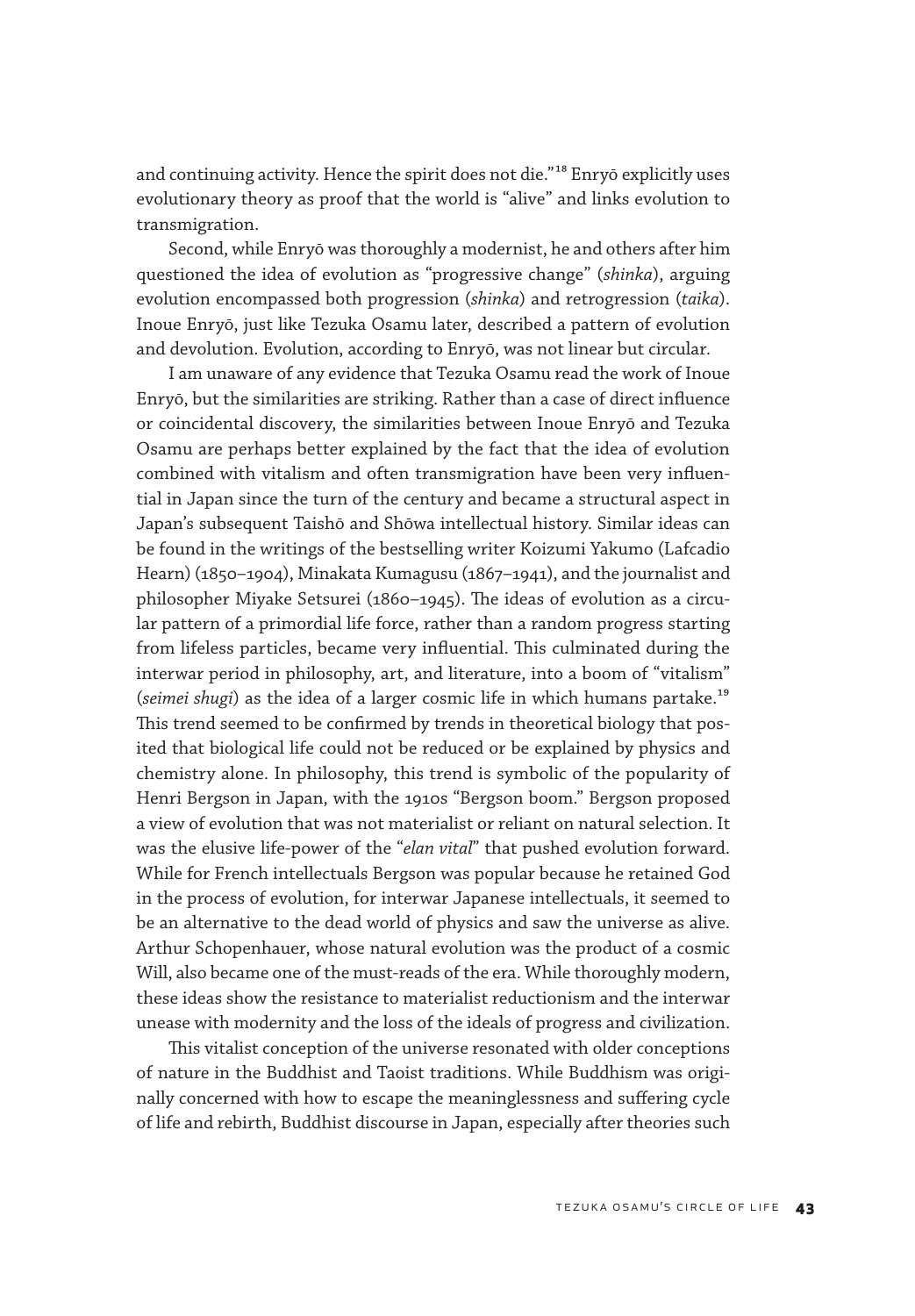Tezuka Osamu's vision of life, of a living universe in which an endless circle of evolution and transmigration takes place, and his concomitant message about the dangers of the illusion of technological progress, is one variant of a specific modern convergence of larger intellectual trends in which vitalism, Buddhism, and evolutionary theory merge.

as those of Inoue Enryō, and when merging in the twentieth century with vitalist theory, developed an affirming attitude toward life (*inochi* or *seimei*). After the defeat in 1945 and the reinvention of Japan as a nation devoted to peace, this commitment to life intensified and was coupled to the message of peace. Today, Buddhist temples often display signs encouraging respect for life. The same can also clearly be seen in the new Buddhist religions. To give one example, Ikeda

Daisaku, the leader of Soka Gakkai, in a conversation with Arnold Toynbee on religion and evolution, said:

The entire universe, including our earth, is a life entity: it is *kū* [emptiness] which contains life. When the conditions are right for the tendency for life to manifest itself, life can be generated anywhere and at any time. Modern scientists suspect that there may be life on other planets. I interpret their suspicion as the first step toward the proof of the idea of the life-nature of the universe. I believe that the entire universe is a sea of life potentiality comprising infinite possibilities for manifestation.<sup>20</sup>

Prewar vitalism transformed into a message of peace was also the main intellectual thrust in Tezuka's project. In this respect, it is worth noting that Tezuka did not commit himself outright to one camp in the debates in evolutionary biology concerning natural selection, competition, and the "struggle for survival." To give just one example, *Apollo's Song* (*Aporo no uta*) features an island where all animals live in harmony, having been brought there by a zookeeper who had fled the onslaught of war, and created a kind of Eden of mutual aid.<sup>21</sup> But most times struggle illustrated between and within species is emphasized, often suggesting the need for this to produce a greater harmony in nature. Tezuka's nature was no utopia and, similar to Darwin's nature, the two poles of struggle and harmony in nature often stand in unresolved (or a creative) tension.

In the postwar era, prewar vitalism was also coupled with an ecological message, especially when the price of Japan's "high growth" on the environment became clear. The dissonance between industrial civilization and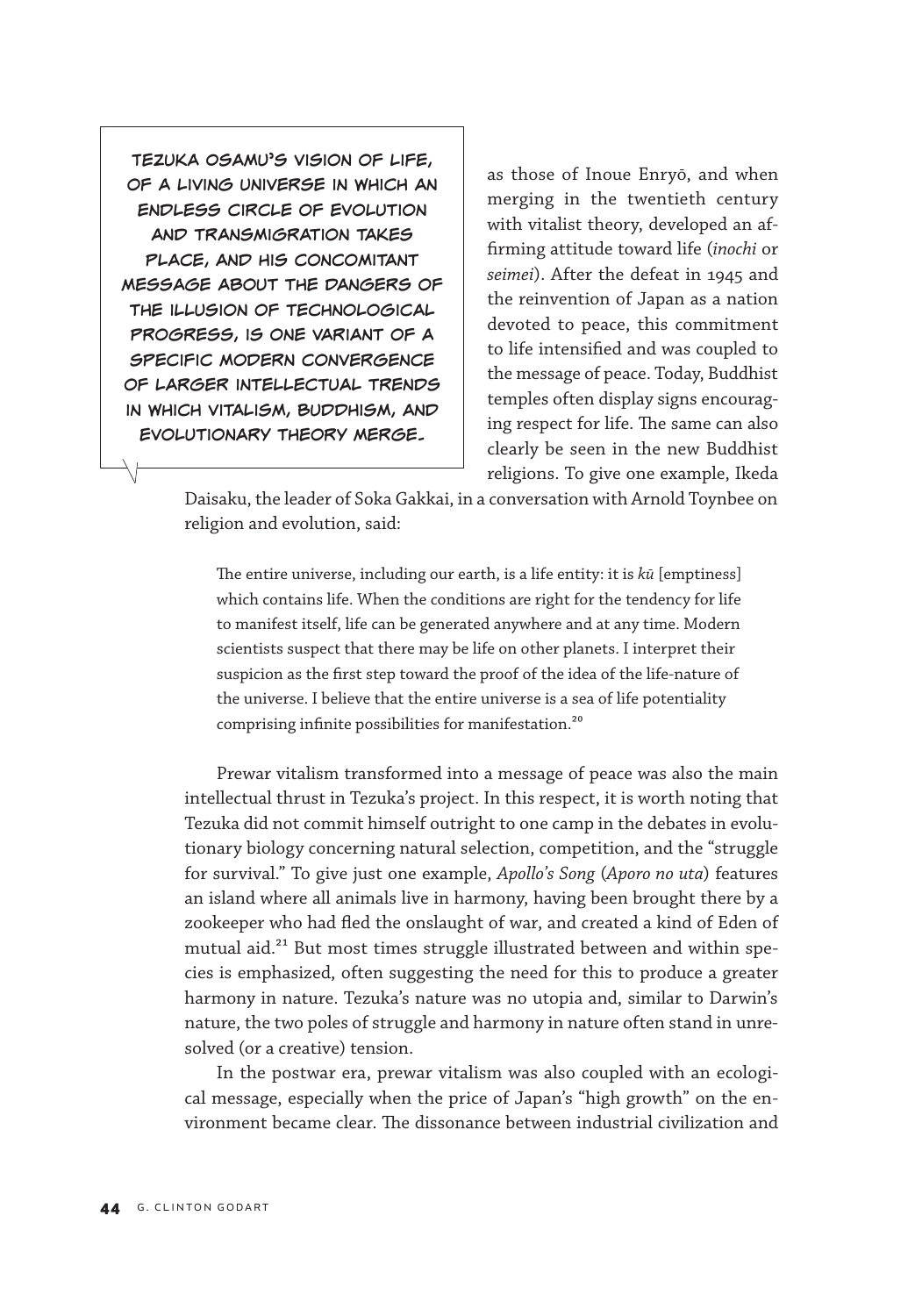

Figure 2. "Gautama discovers that the universe itself is alive." Tezuka Osamu, *Hi no Tori* (Phoenix), vols. 201–12, 362−65 of *Tezuka Osamu manga zenshū* (Complete manga works of Tezuka Osamu) (Tokyo: Kōdansha, 1987), 101. Used by permission of Tezuka Productions Co., Ltd. All rights reserved.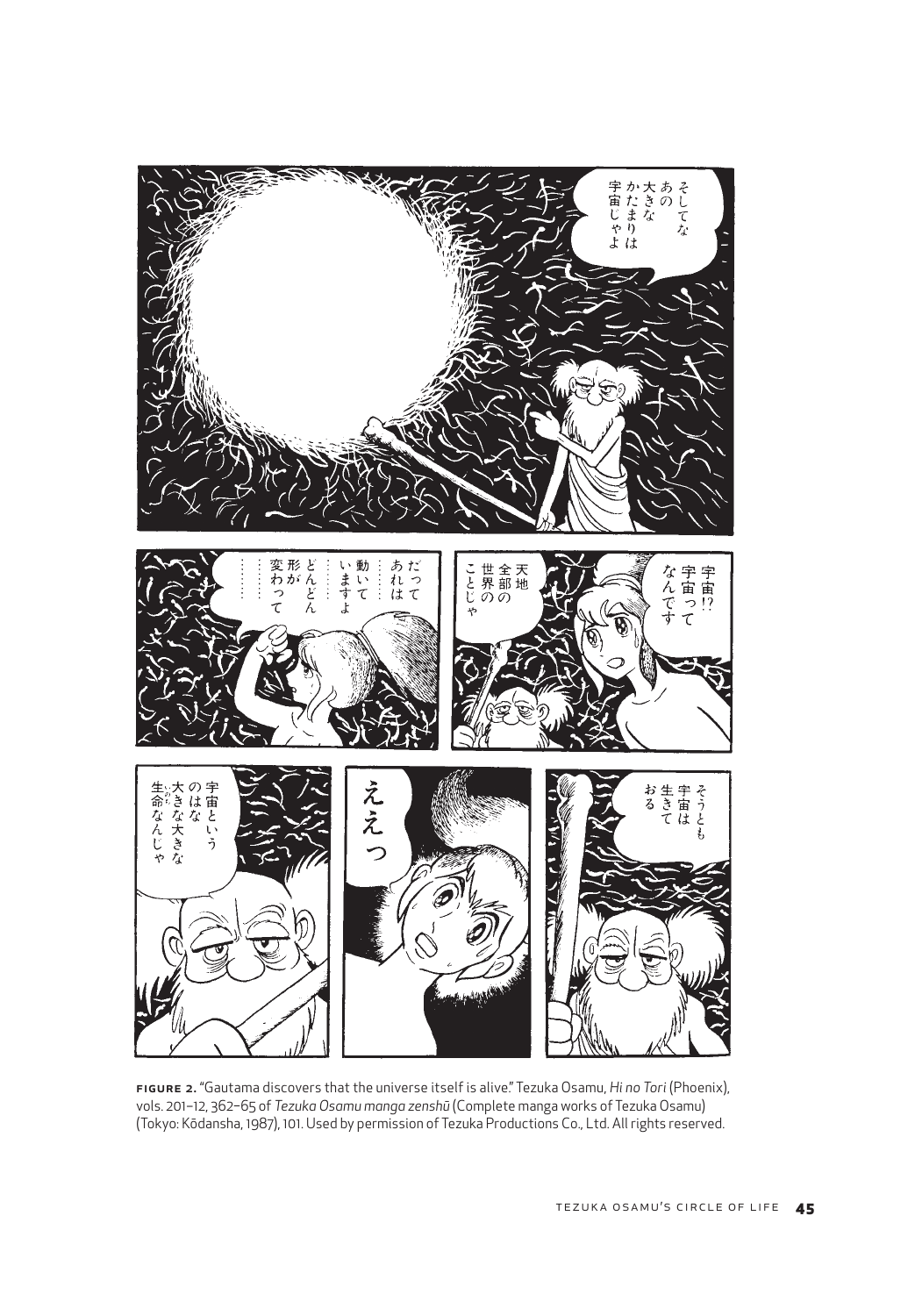biological evolution is put even more concretely in Tezuka's 1970–71 *Ode to Kirihito* (*Kirihito sanka*), a story in which polluted water produces a disease that causes humans to partially devolve to what seems like an earlier stage of evolution.22 In both *Metropolis* and *Phoenix,* humanity's greed drives the development of civilization and a disconnection from nature. Ultimately, this "mistake in evolution" makes humankind a disease in the larger living body of the cosmos.

In conclusion, we can say that Tezuka Osamu's vision of life, of a living universe in which an endless circle of evolution and transmigration takes place, and his concomitant message about the dangers of the illusion of technological progress, is one variant of a specific modern convergence of larger intellectual trends in which vitalism, Buddhism, and evolutionary theory merge. While Tezuka's self-description portrays this theme of "life" as a product of his two foundational experiences, it seems his ideas should be seen as part of a longer tradition of vitalism and circular theories of evolution, especially as formulated by modern Buddhist thinkers in their encounter with modern science. Tezuka's ideas also show the continuing resistance to the materialist worldview associated with evolutionary theory, the merging of evolution with vitalism and transmigration, and the continuing use of evolutionary theory to resist the ideology of progress through technological advancement. It would be interesting to see how and to what extent Tezuka's manga influenced postwar Japanese conceptions of nature. But given its massive circulation, Tezuka's manga undoubtedly formed an important link in the construction and dissemination of the interwar conceptions of nature and life in postwar Japan.

## **Notes**

1. "*Rasuto messēji* 1: *kodomo tachi e: mangaka* Tezuka Osamu" (Last Message, to Children: Manga Artist Tezuka Osamu), *NHK Supeshiaru*, *Nippon hōsō kyōkai* 5 November 2006.

2. Tezuka Osamu, *Boku no manga jinsei* (My manga life) (Tokyo: Iwanami shinsho, 1997).

3. "*Rasuto messēji* 1"

4. Tezuka, *Boku no manga jinsei,* 76.

5. Ibid., 77.

6. Ibid., 75.

7. Ibid.

8. Tezuka Osamu, *Metropolis,* trans. Kimar Sivasubramanian (Milwaukee, Ore.: Dark Horse Comics, 2003), 12–13.